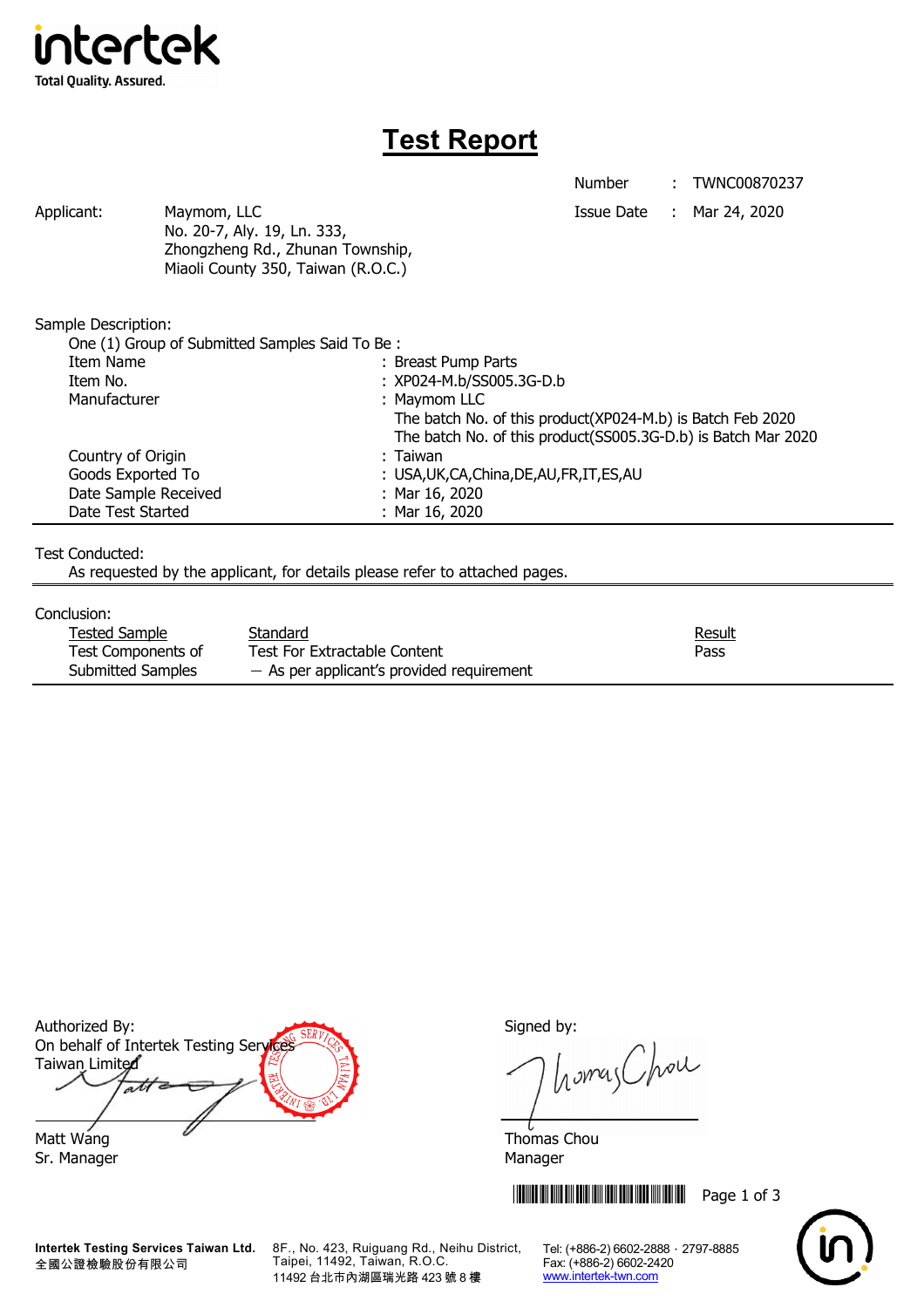

Number : TWNC00870237

Test Conducted :

## **Test For Extractable Content**

With reference to the U.S. 21 CFR Food and Drug Administration part 177.2600 - rubber articles intended for repeated use, section (e) and (f).

| Test Sample: Mixed all kinds of submitted samples |                     |                                    |
|---------------------------------------------------|---------------------|------------------------------------|
| Test Item                                         | Result ( $mq/in2$ ) | <u>Limit # (mg/in<sup>2</sup>)</u> |
| Water Extractable Content                         |                     |                                    |
| First 7 Hours Extraction                          | 0.3                 | 20                                 |
| Succeeding 2 Hours Extraction                     | 0.1                 |                                    |
| N-Hexane Extractable Content                      |                     |                                    |
| First 7 Hours Extraction                          | 11.3                | 175                                |
| Succeeding 2 Hours Extraction                     | 1.0                 | 4                                  |
|                                                   |                     |                                    |

Remarks :  $#$  = As per applicant's provided requirement.





Tel: (+886-2) 6602-2888 · 2797-8885 Fax: (+886-2) 6602-2420 www.intertek-twn.com